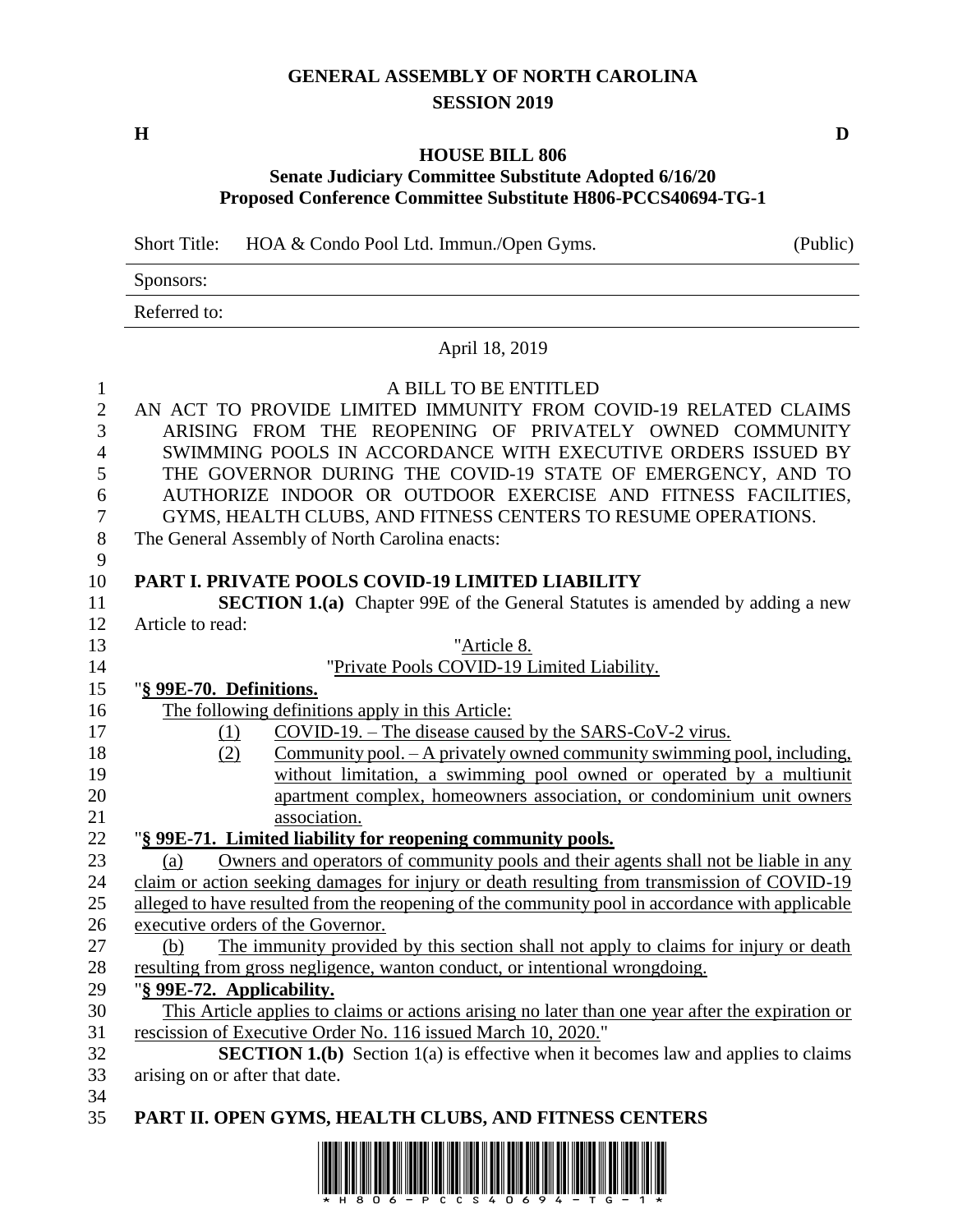## **General Assembly Of North Carolina Session 2019**

| 1              |                                                                                                   | <b>SECTION 2.(a)</b> Notwithstanding Executive Order No. 147, Extension of Phase 2                                                                         |  |  |  |  |
|----------------|---------------------------------------------------------------------------------------------------|------------------------------------------------------------------------------------------------------------------------------------------------------------|--|--|--|--|
| $\overline{2}$ | Order and New Measures to Save Lives in the COVID-19 Pandemic, issued by Governor Roy             |                                                                                                                                                            |  |  |  |  |
| 3              | A. Cooper on June 24, 2020, any indoor or outdoor (i) exercise and fitness facilities, (ii) gyms, |                                                                                                                                                            |  |  |  |  |
| $\overline{4}$ |                                                                                                   | (iii) health clubs, and (iv) fitness centers, as referenced in Section 8 of Executive Order No. 147,                                                       |  |  |  |  |
| 5              |                                                                                                   | Easing Restrictions on Travel, Business Operations, and Mass Gatherings: Phase 2, issued on                                                                |  |  |  |  |
| 6              |                                                                                                   | May 20, 2020, may open and resume operations provided all of the following apply:                                                                          |  |  |  |  |
| $\tau$         | (1)                                                                                               | The establishment was in existence on March 10, 2020, or had a valid                                                                                       |  |  |  |  |
| $8\,$          |                                                                                                   | certificate of occupancy and business license issued by that date.                                                                                         |  |  |  |  |
| $\mathbf{9}$   | (2)                                                                                               | Total indoor capacity is limited to forty percent (40%) of the authorized fire                                                                             |  |  |  |  |
| 10             |                                                                                                   | capacity. Employees are excluded from the total indoor capacity.                                                                                           |  |  |  |  |
| 11             | (3)                                                                                               | All employees answer a health questionnaire and have their temperature taken                                                                               |  |  |  |  |
| 12             |                                                                                                   | daily prior to working. Any employee showing symptoms or with a fever is<br>not allowed to enter the establishment.                                        |  |  |  |  |
| 13<br>14       |                                                                                                   |                                                                                                                                                            |  |  |  |  |
| 15             | (4)                                                                                               | All employees wear face masks, except when actively leading a group fitness<br>class or when outdoors and socially distanced. All members and visitors are |  |  |  |  |
| 16             |                                                                                                   | strongly encouraged to wear face masks.                                                                                                                    |  |  |  |  |
| 17             | (5)                                                                                               | Contactless check-in is available, including propping open all entry doors                                                                                 |  |  |  |  |
| 18             |                                                                                                   | when possible, or facilities may review possible HVAC system upgrades to                                                                                   |  |  |  |  |
| 19             |                                                                                                   | promote improved air filtration and at a minimum provide MERV 11 level                                                                                     |  |  |  |  |
| 20             |                                                                                                   | filtration. Markings are on the ground to denote proper social distancing of at                                                                            |  |  |  |  |
| 21             |                                                                                                   | least 6 feet in the check-in area.                                                                                                                         |  |  |  |  |
| 22             | (6)                                                                                               | Sanitation spray bottles with disinfectant or disinfectant wipes that are                                                                                  |  |  |  |  |
| 23             |                                                                                                   | EPA-approved for SARS-CoV-2 (the virus that causes COVID-19) are                                                                                           |  |  |  |  |
| 24             |                                                                                                   | available throughout the establishment.                                                                                                                    |  |  |  |  |
| 25             | (7)                                                                                               | Hand sanitizer stations are available throughout the establishment. All hand                                                                               |  |  |  |  |
| 26             |                                                                                                   | sanitizer is comprised of at least sixty percent (60%) alcohol.                                                                                            |  |  |  |  |
| 27             | (8)                                                                                               | Employees conduct frequent routine cleanings of high-touch equipment and                                                                                   |  |  |  |  |
| 28             |                                                                                                   | high-use areas while the establishment is open and conduct a deep clean of the                                                                             |  |  |  |  |
| 29             |                                                                                                   | entire establishment after the close of business every day. For establishments                                                                             |  |  |  |  |
| 30             |                                                                                                   | that are open 24 hours a day, a deep clean of the entire establishment must                                                                                |  |  |  |  |
| 31             |                                                                                                   | occur at least once every 24 hours. Disinfectants that are EPA-approved for                                                                                |  |  |  |  |
| 32             |                                                                                                   | SARS-CoV-2 (the virus that causes COVID-19) are used for all cleanings.                                                                                    |  |  |  |  |
| 33             | (9)                                                                                               | For open space cardiovascular, weight training, and exercise areas, the                                                                                    |  |  |  |  |
| 34             |                                                                                                   | following practices must be maintained:                                                                                                                    |  |  |  |  |
| 35             |                                                                                                   | Cardiovascular and weight training equipment is used in a manner to<br>a.                                                                                  |  |  |  |  |
| 36             |                                                                                                   | ensure social distancing of at least 6 feet.                                                                                                               |  |  |  |  |
| 37             |                                                                                                   | Signage directs foot traffic for social distancing.<br>$\mathbf b$ .                                                                                       |  |  |  |  |
| 38             |                                                                                                   | Employees monitor the areas for social distancing and to ensure that<br>c.                                                                                 |  |  |  |  |
| 39             |                                                                                                   | equipment is being cleaned with disinfectant or disinfectant wipes                                                                                         |  |  |  |  |
| 40             |                                                                                                   | after each user.                                                                                                                                           |  |  |  |  |
| 41             | (10)                                                                                              | For studio and group fitness classes, the following practices must be                                                                                      |  |  |  |  |
| 42             |                                                                                                   | maintained:                                                                                                                                                |  |  |  |  |
| 43             |                                                                                                   | Markings are on the ground at the entrances to classes to denote proper<br>a.                                                                              |  |  |  |  |
| 44<br>45       |                                                                                                   | social distancing of at least 6 feet apart.<br>Participants must maintain social distancing of at least 6 feet during<br>$\mathbf b$ .                     |  |  |  |  |
| 46             |                                                                                                   | the classes.                                                                                                                                               |  |  |  |  |
| 47             |                                                                                                   | Stations or equipment used during classes is arranged and used in a<br>$\mathbf{c}$ .                                                                      |  |  |  |  |
| 48             |                                                                                                   | manner to ensure social distancing of at least 6 feet.                                                                                                     |  |  |  |  |
| 49             |                                                                                                   | All doors to studio and group fitness classes must remain open when<br>d.                                                                                  |  |  |  |  |
| 50             |                                                                                                   | possible, or facilities may review possible HVAC system upgrades to                                                                                        |  |  |  |  |